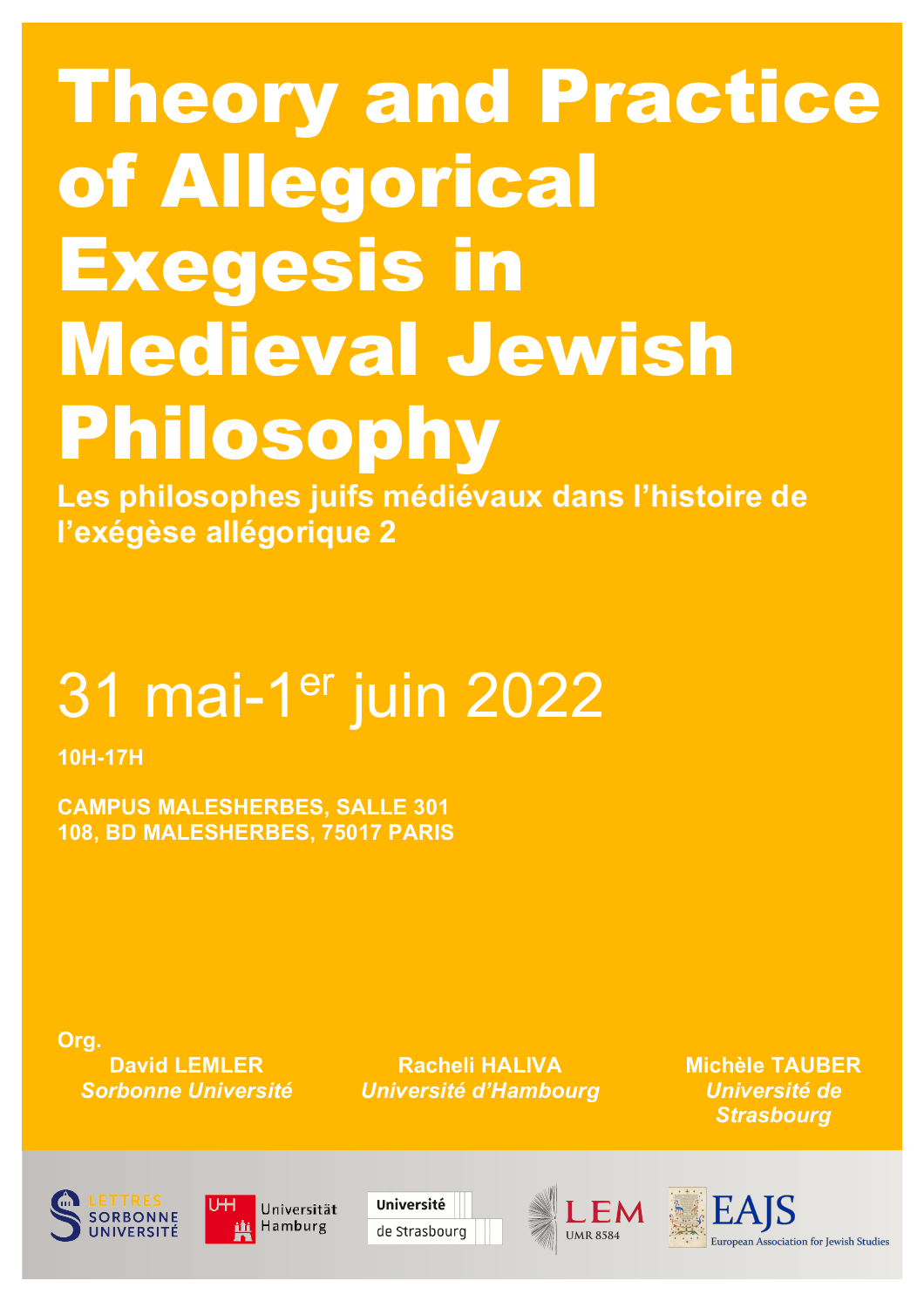*Ces deux journées d'étude proposeront une étude détaillée de textes de philosophes juifs médiévaux portant sur la théorie et la pratique de l'exégèse allégorique de la Bible et du Talmud. Elles font suite à un premier événement qui s'est tenu en février consacré à l'exégèse allégorique dans le christianisme et l'islam au Moyen âge.* 

*This two-day workshop will consist in a detailed study of texts by Medieval Jewish philosophers on allegorical interpretation of Biblical and Talmudic texts.*

*A first part of this workshop was held in February and was dedicated to allegorical interpretation in Medieval Christianity and Islam.* 

**La salle ayant une capacité limitée, merci de signaler votre souhait d'assister à cet événement par mail : david.lemler@sorbonne-universite.fr.** 

## Programme

## Mardi 31 mai

#### **9:30:** Mots d'ouverture

#### **Session 1: 10:00-12:00**

- 10:00-10:30 Yehuda HALPER (Bar Ilan University) *Jacob Anatoli and Moses Ibn Tibbon: On the Uses and Misuses of Logical Arguments in Interpreting Scripture*
	- 10:30-11:00 discussion
- 11:00-11:30 Rebecca KNELLER (Jerusalem College) *Samuel Ibn Tibbon on the Three Visions of the* Merkavah *– an Allegorical Dialogue* 11:30-12:00 discussion

#### **12:00-13:30 Déjeuner**

#### **Session 2: 13:30-15:30**

13:30-14:00 Amira ERAN (Levinsky College) *Ibn Daud and the Anonymous Commentator to* Ha-Emunah Ha-Ramah *on Psalm 139* 14:00-14:30 discussion

14:30-15:00 David LEMLER (Sorbonne Université) *Sarah and Abraham as Matter and Form Before and After Rashba's* Herem (Baba Batra 58a) 15:00-15:30 discussion

#### **15:30-16:00 Pause café**

#### **Session 3: 16:00-17:00**

16:00- 16:30 Resianne FONTAINE (Amsterdam University) *The Allegorical Interpretation of the Book of Proverbs in Judah ha-Cohen's* Midrash ha-Ḥokhmah 16:30-17:00 discussion